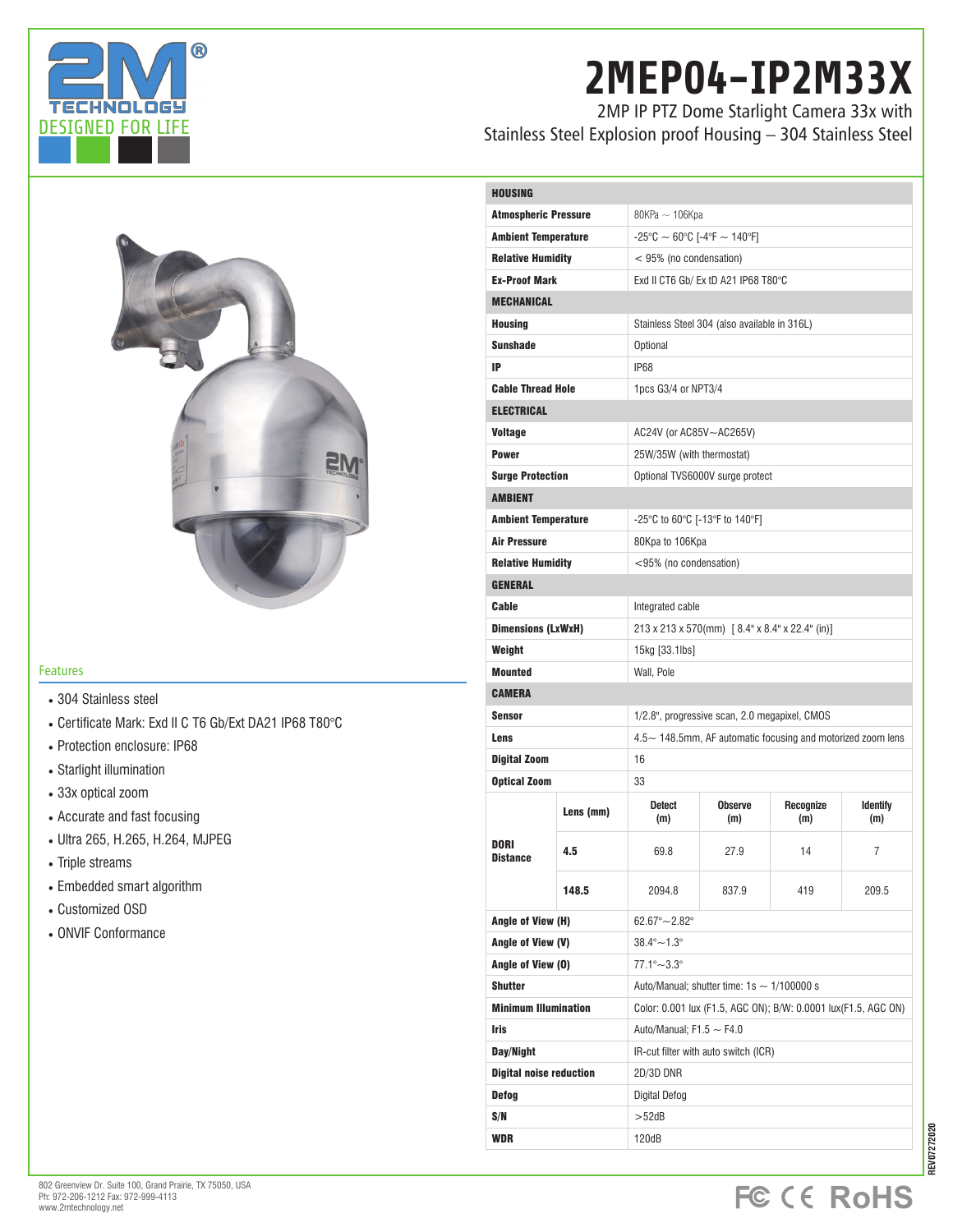

## **2MEP04-IP2M33X**

2MP IP PTZ Dome Starlight Camera 33x with Stainless Steel Explosion proof Housing – 304 Stainless Steel

| <b>VIDEO</b>                      |                                                                                                                                                             |  |
|-----------------------------------|-------------------------------------------------------------------------------------------------------------------------------------------------------------|--|
| <b>Video Compression</b>          | Ultra 265, H. 265, H. 264, MJPEG                                                                                                                            |  |
| H.264 code profile                | Baseline profile, Main Profile, High Profile                                                                                                                |  |
| <b>Frame Rate</b>                 | Main Stream: 2MP $(1920 \times 1080)$ : Max. 30 fps;<br>Sub Stream: 2MP (1920×1080): Max. 30 fps;<br>Third Stream: D1 (720 $\times$ 576): Max. 30 fps       |  |
| <b>HLC</b>                        | Supported                                                                                                                                                   |  |
| <b>BLC</b>                        | Supported                                                                                                                                                   |  |
| EIS                               | Supported                                                                                                                                                   |  |
| 0SD                               | Up to 8 OSDs                                                                                                                                                |  |
| <b>ROI</b>                        | Up to 8 areas                                                                                                                                               |  |
| <b>Privacy Mask</b>               | Up to 24 areas                                                                                                                                              |  |
| <b>Motion Detection</b>           | Up to 4 areas                                                                                                                                               |  |
| <b>SMART</b>                      |                                                                                                                                                             |  |
| <b>Behavior Detection</b>         | Intrusion, cross line, motion detection, auto tracking                                                                                                      |  |
| <b>Intrusion</b>                  | Enter and loiter in a pre-defined virtual region                                                                                                            |  |
| <b>Cross Line</b>                 | Cross a pre-defined virtual line                                                                                                                            |  |
| <b>Motion Detection</b>           | Moving within a pre-defined virtual region                                                                                                                  |  |
| <b>Auto Tracking</b>              | Tracking the specified target                                                                                                                               |  |
| <b>Recognition</b>                | Face detection, Audio detection                                                                                                                             |  |
| <b>Intelligent Identification</b> | Defocus, Scene Change                                                                                                                                       |  |
| <b>Statistical Analysis</b>       | People counting                                                                                                                                             |  |
| <b>General Function</b>           | Watermark, IP Address Filtering, Tampering Alarm, Alarm input,<br>Alarm output, Access Policy, ARP Protection, RTSP,<br>Authentication, User Authentication |  |
| <b>AUDIO</b>                      |                                                                                                                                                             |  |
| <b>Audio Compression</b>          | G.711                                                                                                                                                       |  |
| Two-way audio                     | Supported                                                                                                                                                   |  |
| <b>Suppression</b>                | Supported                                                                                                                                                   |  |
| <b>Sampling Rate</b>              | 8KHZ                                                                                                                                                        |  |
| <b>STORAGE</b>                    |                                                                                                                                                             |  |
| <b>Edge Storage</b>               | Micro SD, up to 128 GB                                                                                                                                      |  |
| Network Storage                   | Supported                                                                                                                                                   |  |
| <b>NETWORK</b>                    |                                                                                                                                                             |  |
| <b>Protocols</b>                  | IPv4, IGMP, ICMP, ARP, TCP, UDP, DHCP, PPPoE, RTP, RTSP, RTCP,<br>DNS, DDNS, NTP, FTP, UPnP, HTTP, HTTPS, SMTP, 802.1x,, SNMP                               |  |
| <b>Compatible Integration</b>     | ONVIF(Profile S, Profile G), API                                                                                                                            |  |
| <b>PAN &amp; TILT</b>             |                                                                                                                                                             |  |
| Pan Range                         | 360° (endless)                                                                                                                                              |  |
| <b>Pan Speed</b>                  | $0.1\% \sim 400\%$                                                                                                                                          |  |
|                                   | Preset speed: 400°/s                                                                                                                                        |  |
| <b>Tilt Range</b>                 | $1^\circ \sim +90^\circ$                                                                                                                                    |  |
| <b>Tilt Speed</b>                 | $0.1^{\circ} \sim 240^{\circ}/s$                                                                                                                            |  |
|                                   | Preset speed: 240°/s                                                                                                                                        |  |
| <b>Number of Presets</b>          | 1024                                                                                                                                                        |  |

| <b>Patrol</b>            | Preset patrol, route patrol, recorded patrol             |  |
|--------------------------|----------------------------------------------------------|--|
| <b>Home Position</b>     | Supported                                                |  |
| <b>INTERFACE</b>         |                                                          |  |
| Audio I/O                | Audio cable                                              |  |
|                          | 1 Input: impedance 35 k $\Omega$ ; amplitude 2 V [p-p]   |  |
|                          | 1 Output: impedance 600 $\Omega$ ; amplitude 2 V [p-p]   |  |
| Alarm I/O                | 2/1                                                      |  |
| <b>Serial Port</b>       | 1 RS485                                                  |  |
| Network                  | 1 RJ45 10M/100M Base-TX Ethernet                         |  |
| <b>Video Output</b>      | 1 BNC, impedance 75 $\Omega$ ; amplitude 1 V [p-p]       |  |
| <b>GENERAL</b>           |                                                          |  |
| <b>Power</b>             | 24 V AC $\pm$ 25%, 24 V DC $\pm$ 25%, PoE (IEEE802.3 at) |  |
| <b>Power Consumption</b> | MAX 16W                                                  |  |
| <b>Reset Button</b>      | Supported                                                |  |

REV07272020 **REV07272020**